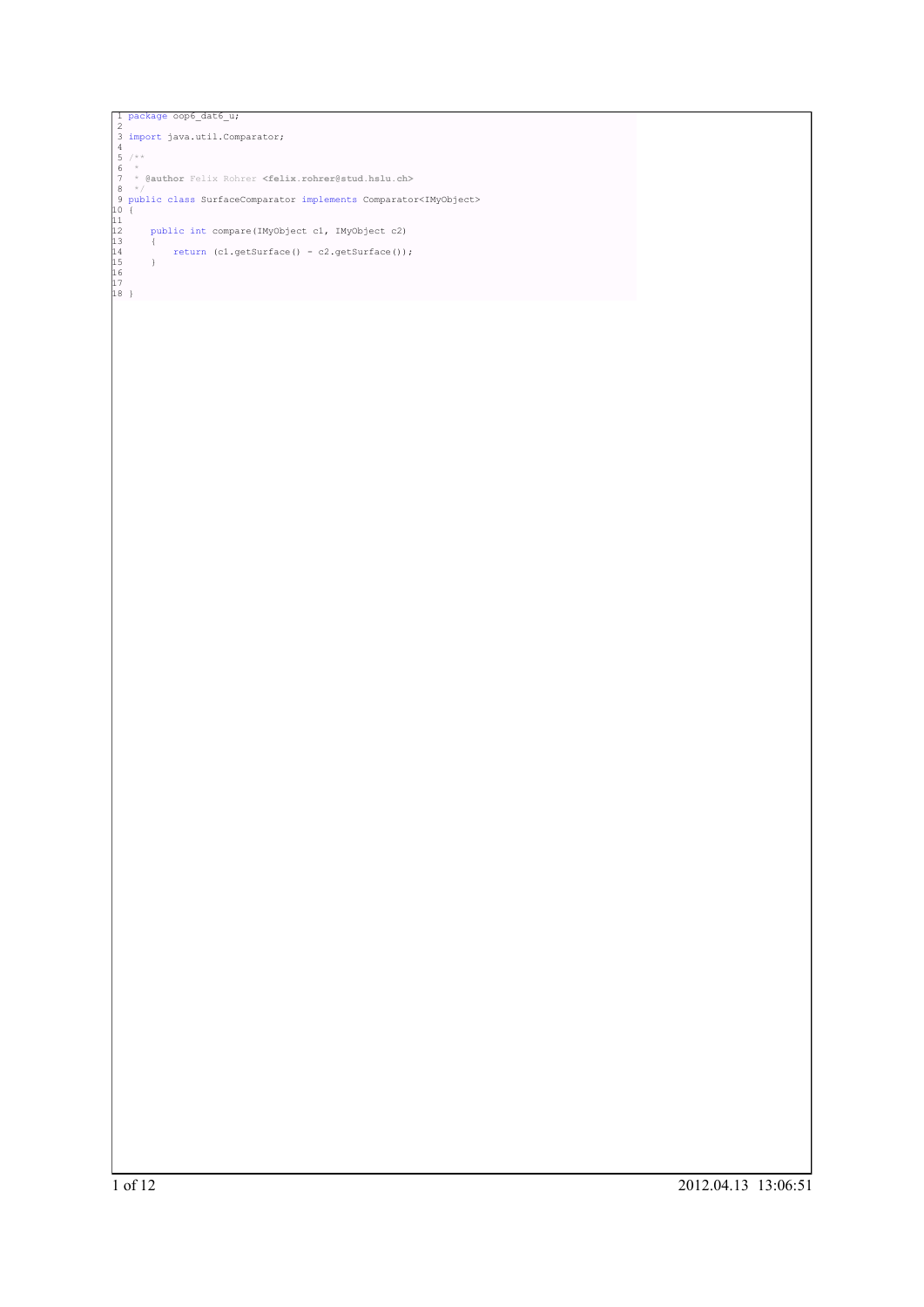```
1
2 package oop6_dat6_u;
  3
4 /**
  5 *
 6 * @author Felix Rohrer <felix.rohrer@stud.hslu.ch>
  7 */
 8
  9 public class Sphere implements Comparable<IMyObject>, IMyObject
10 \left(11<br>1212 private int number; //Nummer der Kugel<br>13 private int s1; //Radius
13<br>14<br>15public Sphere(int no, int a)
 16 {
               this_number = no;this.s1 = a;
 19 }
20
 21 /**<br>22 * Berechnet das Volumen der Kugel<br>23 * @return Volumen<br>24 */
21 /**<br>
22 * Berechnet das Volum<br>
23 * @return Volumen<br>
24 */<br>
25 public int getVolume()
 26 {
         return (4/3 * (int) Math.PI * s1 * s1 * s1);28 }
29
         7 * 331 * Berechnet die Oberfläche des Kubus
32 * @return Oberfläche
 33 * /public int getSurface()
 35 {
          return (4 * (int) Math.PI * s1 * s1);37 }
38
 39 /**<br>40 * Liefert die grösste Seitenlänge als Ergebnis<br>41 * @return grösse Seitenlänge<br>42 */
          public int getMaxDimension()
 44 {
          ^{\circ} return s1;
 46 }
 47
          7 * *49 * String der Kugel
50 * @return Beschreibung der Kugel
 51 */
          52 @Override
          public String toString()
 54 {
 55 /*
56 return ("---------------------------------------\n"+
57 "SPHERE " + number + "\n" +
58 "Radius: " + s1 + "\n" +
59 "Volume = " + this.getVolume() + "\n" +
60 "Surface = " + this.getSurface()+ "\n");
61 */
55 <br>
for the matric of the matrices of the matrix<br>
for the matrix of the matrix of the matrix of the matrix<br>
for the matrix of the matrix of the matrix of the matrix<br>
for the matrix of the matrix of the matrix of the matri
 63 "Radius: " + s1 + " | " +
64 "Volume = " + this.getVolume() + " | " +
65 "Surface = " + this.getSurface()+ "\n");
 66 }
67
 68 /**
69 * Kubus vergleichen
70 * @param other Kugel
           71 * @return Kubus gleich oder nicht
 72 */
          @Override
          public boolean equals(Object other)
 75 {
               if (this == other) // 1. Test auf Identität
 77 {
                      return true;
 79 }
                if (other == null) // 2. Test auf null
 81 {
                     return false;
 83 }
                if (other.getClass() != this.getClass())// 3. Test auf Vergleichbarkeit
85<br>86
                     return false;
\begin{array}{c} 87 \\ 88 \end{array}if ( ! (this.getVolume() == ((Sphere) other).getVolume()))// 4. Vergleich relev.
Felder
89 {
               {<br>teturn false;
91 }
         return true;
 93 }
94
          7 *96 * Hash-Code wird bassierend auf der (eindeutigen) Nummer definiert
            * @return Hash-Code
96<br>97<br>98<br>99<br>99<br>100
99 @Override
100 public int hashCode()
```
1 of 12 2012.04.13 13:19:05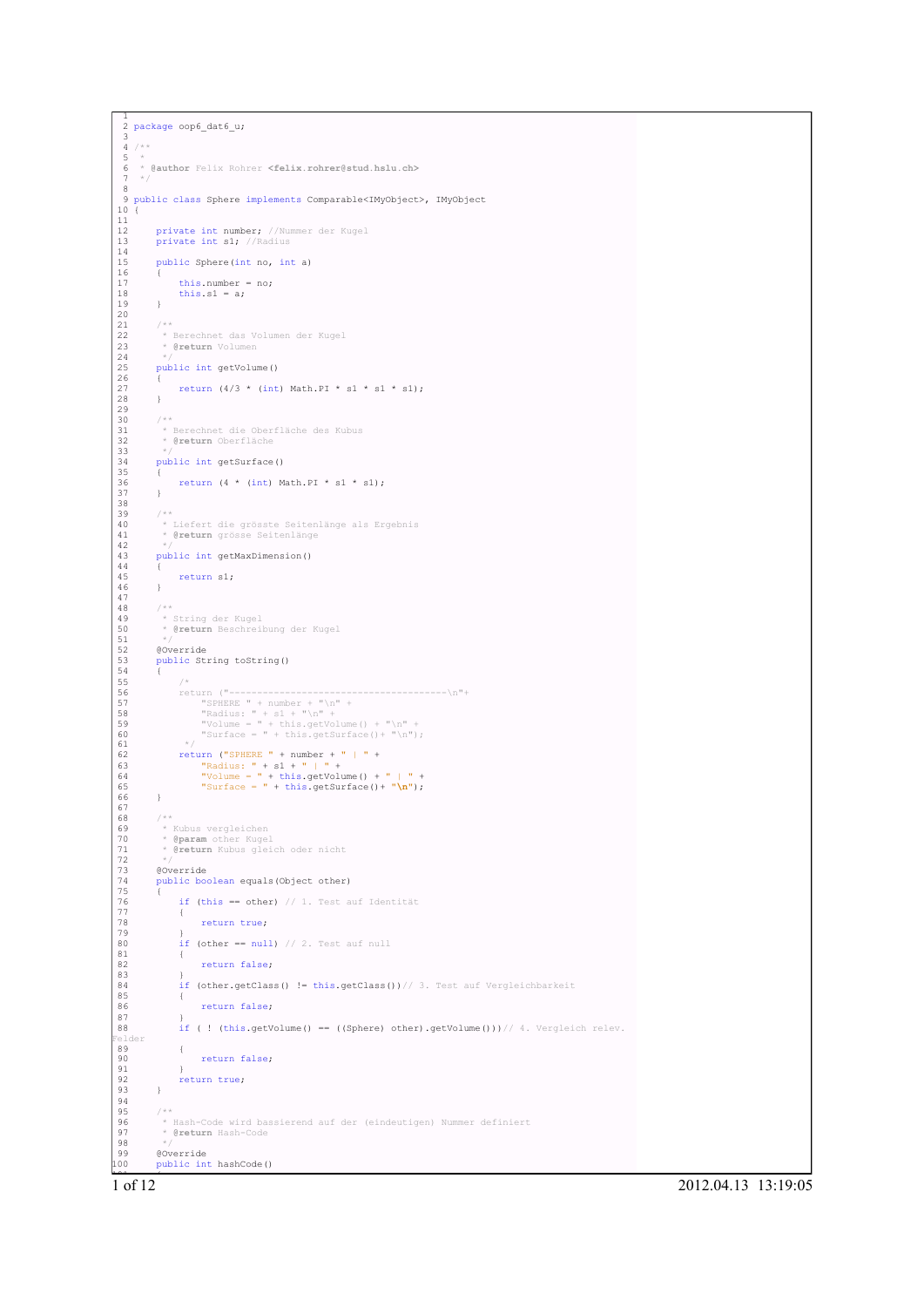```
101 {
              return number;
103 }
104
105 /**<br>106 * Kubus wird auf ihre Volumen verglichen<br>107 * @param c Cube zum Vergleichen<br>108 * @return Differenz des Volumen<br>109 */
              110 public int compareTo(IMyObject c) {
111 {
              1<br>2 return (this.getVolume() - c.getVolume());<br>3
113 }
114
115
116 /**<br>117 * kleine "test" Methode<br>118 * @param args<br>119 */public static void main(String[] args)
120 {
121 Sphere s1 = new Sphere(1, 1);
122 Sphere s2 = new Sphere(2, 10);
123 Sphere s3 = new Sphere(3, 30);
124
125 System.out.println(s1.toString());
126 System.out.println(s2.toString());
127 System.out.println(s3.toString());
128
129 System.out.println("s1 == s2 ? : " + s1.equals(s2));<br>130 System.out.println("s2 == s3 ? : " + s2.equals(s3));<br>131 System.out.println("s1 > s2 ? : " + s1.compareTo(s2));<br>132 System.out.println("s2 > s3 ? : " + s2.compa
133 }
134 }
```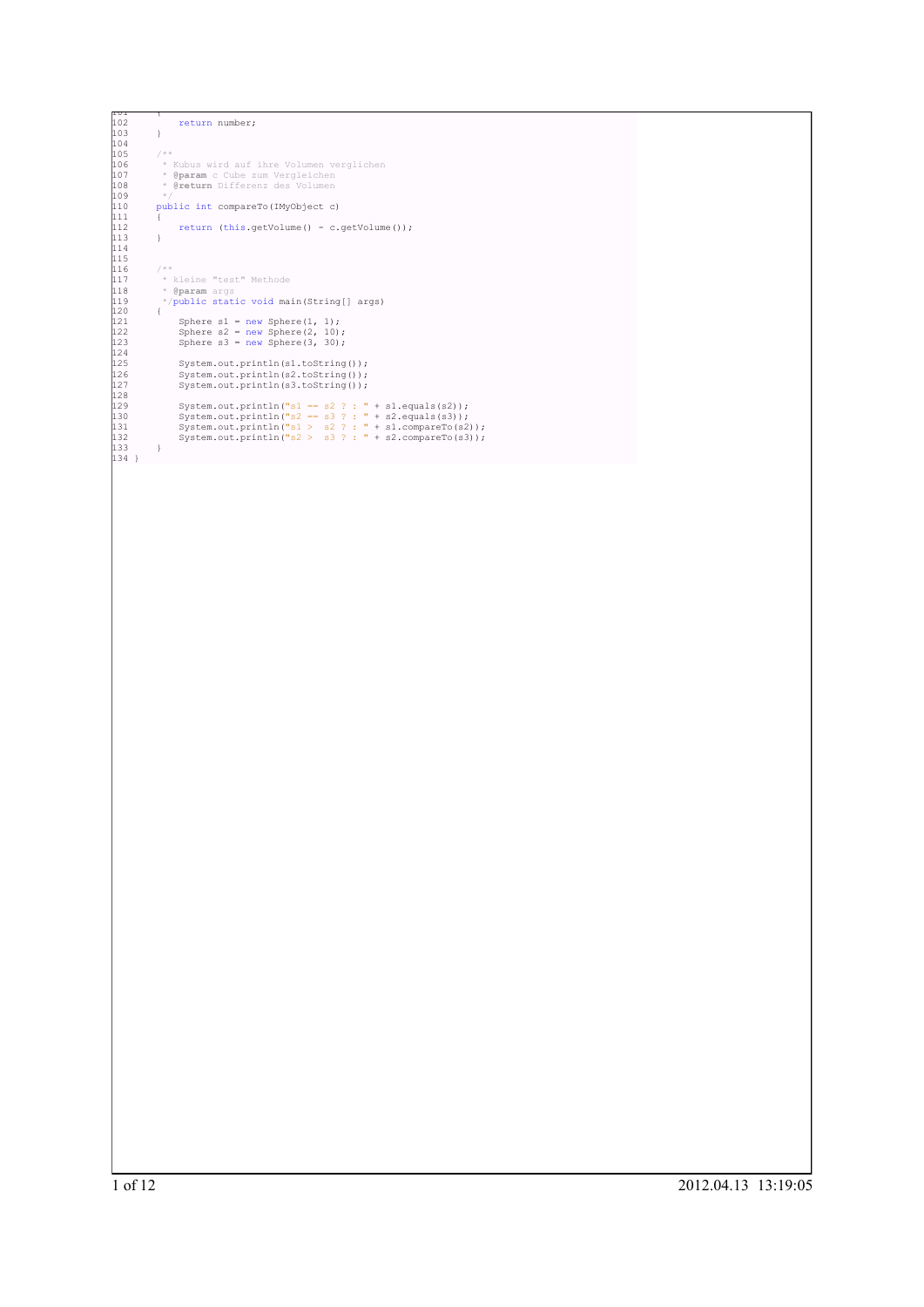```
1
2 package oop6_dat6_u;
 3
4 import java.awt.*;
 5 import java.awt.event.*;
6 import javax.swing.*;
7 import java.util.Arrays;
 8 import java.util.Comparator;
 \sim10 / * ** SolidWorks
\frac{1}{12}13 * @author H. Diethelm, Hochschule Luzern
14 * @version 6.4.2008
\frac{1}{13}<br>\frac{1}{4}<br>\frac{1}{5}16 public class SolidWorks extends JFrame implements ActionListener
17 {
18 private IMyObject[] solids;
19 private String fileName = "soliddata.txt";
% // GUI Elemente erzeugen<br>20 // GUI Elemente erzeugen<br>22 private JButton bRead = new JButton ("Read File '" + fileName + "'");<br>23 private JButton bSort2 = new JButton ("Sort 'surface'");<br>24 private JButton bSort2 = new JB
26<br>27
         public SolidWorks()
\overline{28}29 super("SolidWorks");<br>30 setSize(450, 650);<br>31 setResizable(false);
32 //center on screen
33 setLocationRelativeTo(null);
              setDefaultCloseOperation(EXIT_ON_CLOSE);
35
36 Container cp = getContentPane();
37 JPanel p1 = new JPanel();
38
              p1.add(bRead);
              cp.add(p1, BorderLayout.NORTH);
41
              outputArea.setEditable(false);
              cp.add(new JScrollPane(outputArea), BorderLayout.CENTER);
44
              JPanel p2 = new JPanel():
              p2.add(bSort1); p2.add(bSort2); p2.add(bSort3);cp.add(p2, BorderLayout.SOUTH);
48
              setVisible(true);
50
51 // Listener registrieren
52 bRead.addActionListener(this);
              53 bSort1.addActionListener(this);
               54 bSort2.addActionListener(this);
         bSort3.addActionListener(this);
56 }
57
         private void doOutput()
58<br>59<br>60<br>61<br>62
60 outputArea.setText("");
61 for (int i = 0; i < solids.length; i++){
62 outputArea.append(solids[i].toString());
63 }
64 }
65
         66 public void actionPerformed(ActionEvent e)
67 {
68 if (e.getSource() == bRead){
69 solids = SolidFileIO.readSolids(fileName);
70 doOutput();
71 }
              if ((e.getSource() == bSort1) && (solids != null)){
73 // volume
                    Arrays.sort(solids);
                    doOutput();
76 }
              77 if ((e.getSource() == bSort2) && (solids != null)){
78 // surface
                    79 Comparator<IMyObject> comparator = new SurfaceComparator();
80 Arrays.sort(solids, comparator);
81 doOutput();
82<br>83<br>84<br>85<br>86
              if ((e.getSource() == bSort3) & (solids != null) {
84 // dimension
85 Comparator<IMyObject> comparator = new MaxDimensionComparator();
86 Arrays.sort(solids, comparator);
              doOutput();
88 }
89 }
90
         public static void main(String[] args)
92<br>93
         SolidWorks sw = new SolidWorks();
94 }
95
96 }
```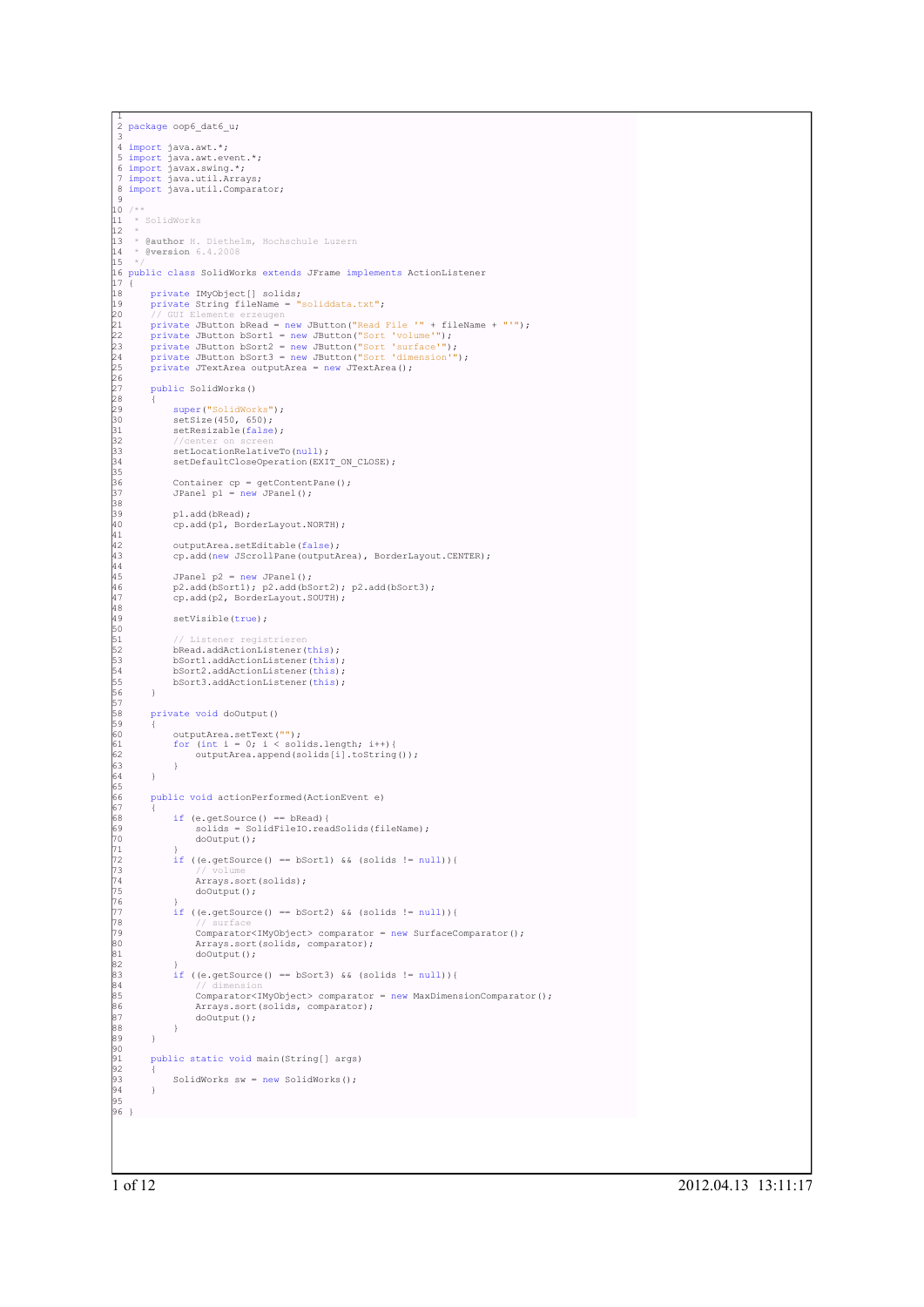```
package oop6_dat6_u;
   2
  3 import java.io.BufferedReader;
   4 import java.io.FileNotFoundException;
5 import java.io.FileReader;
   6 import java.io.IOException;
7 import java.util.ArrayList;
 8 import java.util.StringTokenizer;
 9
10 /**
 11<br>12* @author Felix Rohrer <felix.rohrer@stud.hslu.ch>
 13 */
14 public class SolidFileIO
15 {
 16
           private static int number;
 18
           19 public static IMyObject[] readSolids(String fileName)
 20 {
 21 ArrayList<IMyObject> list = new ArrayList<IMyObject>();
22 int s1, s2, s3, sTemp;
23
 24 try {
25 FileReader aFileReader = new FileReader(fileName);
                        26 BufferedReader aBufferedReader = new BufferedReader(aFileReader);
26<br>27<br>28<br>29<br>29<br>30
                        String line = aBufferedReader.readLine();
 29 StringTokenizer sT;<br>
30 while (line != null) { // while not EOF<br>
31 sT = new StringTokenizer(line, ": ");<br>
32 String s0 = sT.nextToken();
\begin{array}{l} 31 \\ 32 \\ 33 \\ 34 \\ 35 \\ 56 \\ 37 \\ 8 \\ 9 \\ 40 \\ 41 \\ 42 \\ 43 \\ 44 \\ 45 \\ 46 \\ \end{array}34 // Cube
35 if (s0.equals("C")) {
 36 s1 = Integer.parseInt(sT.nextToken());
37 s2 = Integer.parseInt(sT.nextToken());
                                     s3 = Integer.parseInt(sT.nextToken());
                                                           sortieren s1, s2, s3
                                    \frac{1}{4} //aufsteigend<br>if (s1 > s2) {
 41 sTemp = s1;<br>
42 s1 = s2;<br>
43 s2 = sTemp;44 }
                                     \intif (s1 > s3) {
46<br>
46<br>
46<br>
47<br>
51 = 3,<br>
49<br>
51 = 3,<br>
51<br>
52<br>
53<br>
54<br>
54<br>
54<br>
54<br>
54<br>
85<br>
83 = sTemp;<br>
83 = sTemp;<br>
83 = sTemp;<br>
83 = sTemp;<br>
83 = sTemp;<br>
83 = sTemp;<br>
83 = sTemp;<br>
83 = sTemp;<br>
83 = sTemp;<br>
83 = sTemp;<br>
83 = sTemp;<br>
83 = 
 47 s1 = s3;<br>48 s3 = sTemp;49 }
                                     if (s2 > s3) {
 51 sTemp = s2;<br>
52 s2 = s3;<br>
53 s3 = sTemp;
 54 }
                                     55 list.add(new Cube(number, s1, s2, s3));
                              number ++;
 57 }
58
 59 // Kugel - Sphere<br>60 if (s0.equals("S")) {<br>61 s1 = Integer.parseInt(sT.nextToken());<br>62 list.add(new Sphere(number, s1));
 \begin{array}{c} \text{S} \\ 63 \\ \text{number} \\ 64 \end{array} ++;
 64 }
 65
 66 // Zylinder - Cylinder<br>67 if (s0.equals("Y")) {<br>68 s2 = Integer.parseInt(sT.nextToken());<br>s2 = Integer.parseInt(sT.nextToken());
 70
 71 //aufsteigend sortieren s1, s2<br>
72 if (s1 > s2) {<br>
sTemp = s1;<br>
81 = s2;<br>
82 = sTemp;
 76 }
                                     77 list.add(new Cylinder(number, s1, s2));
                              number ++;79 }
80
                              line = aBufferedReader.readLine();
 82 }
                        aFileReader.close();
 84
 85 } catch (FileNotFoundException ex) {<br>86 $ystem.out.println("ERROR:");
 87 ex.printStackTrace();<br>
88 } catch (IOException ex) {<br>
90 ex.printStackTrace();<br>
91 } catch (Exception ex) {<br>
92 System.out.print["ERROR:");<br>
93 ex.printStackTrace();<br>
93 ex.printStackTrace();
 94 } finally {
95 return list.toArray(new IMyObject[1]); // siehe auch API-Dokumentation
 96 }
97
98 }
99
100 /**
101 * mini Test
```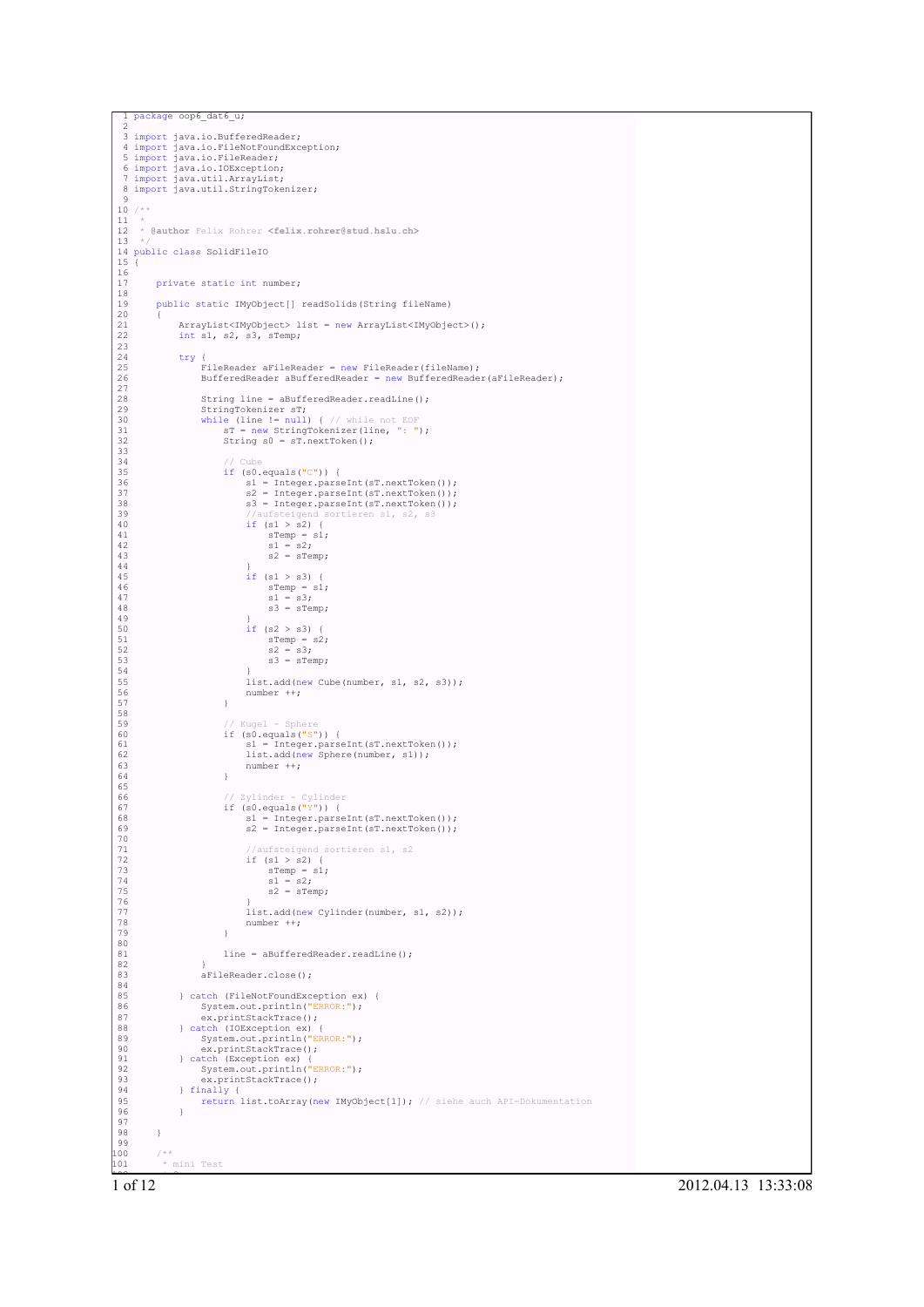```
102 * @param args
103 */
104 public static void main(String[] args)
105 {
106 SolidFileIO a = new SolidFileIO();<br>107 IMyObject[] c = a.readSolids("soliddata.txt");<br>108 for (IMyObject myObject : c) {<br>109 System.out.println(myObject.toString());
110 }<br>111<br>112 }<br>113 }
```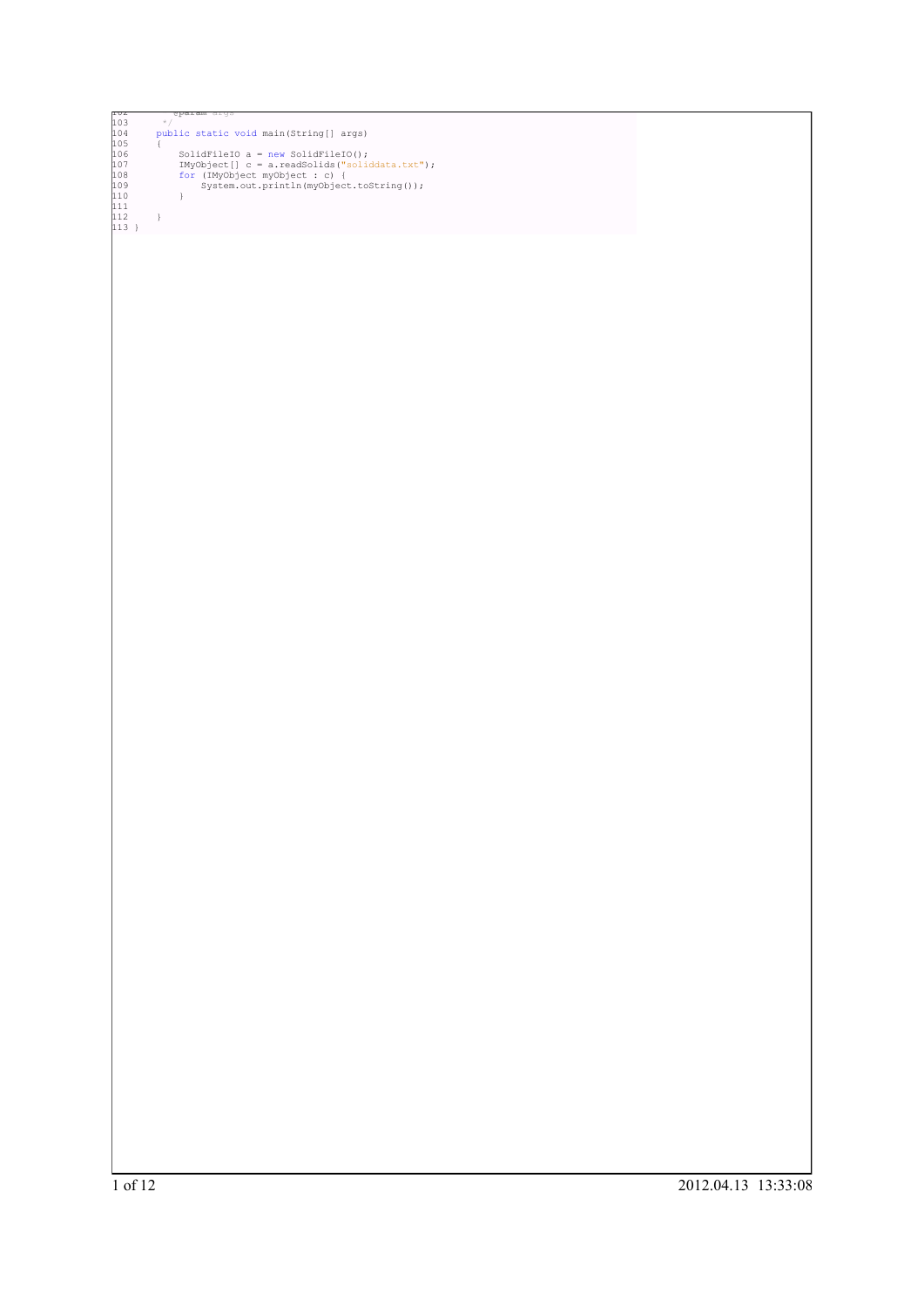```
<sup>1</sup><br>
2 package oop6_dat6_u;<br>
3<br>
4 import java.util.Comparator;<br>
6 /**<br>
6 /**<br>
7 *<br>
8 * @author Felix Rohrer <felix.rohrer@stud.hslu.ch><br>
9 */<br>
10 public class MaxDimensionComparator implements Comparator<IMyObject> {<br>
12 1
```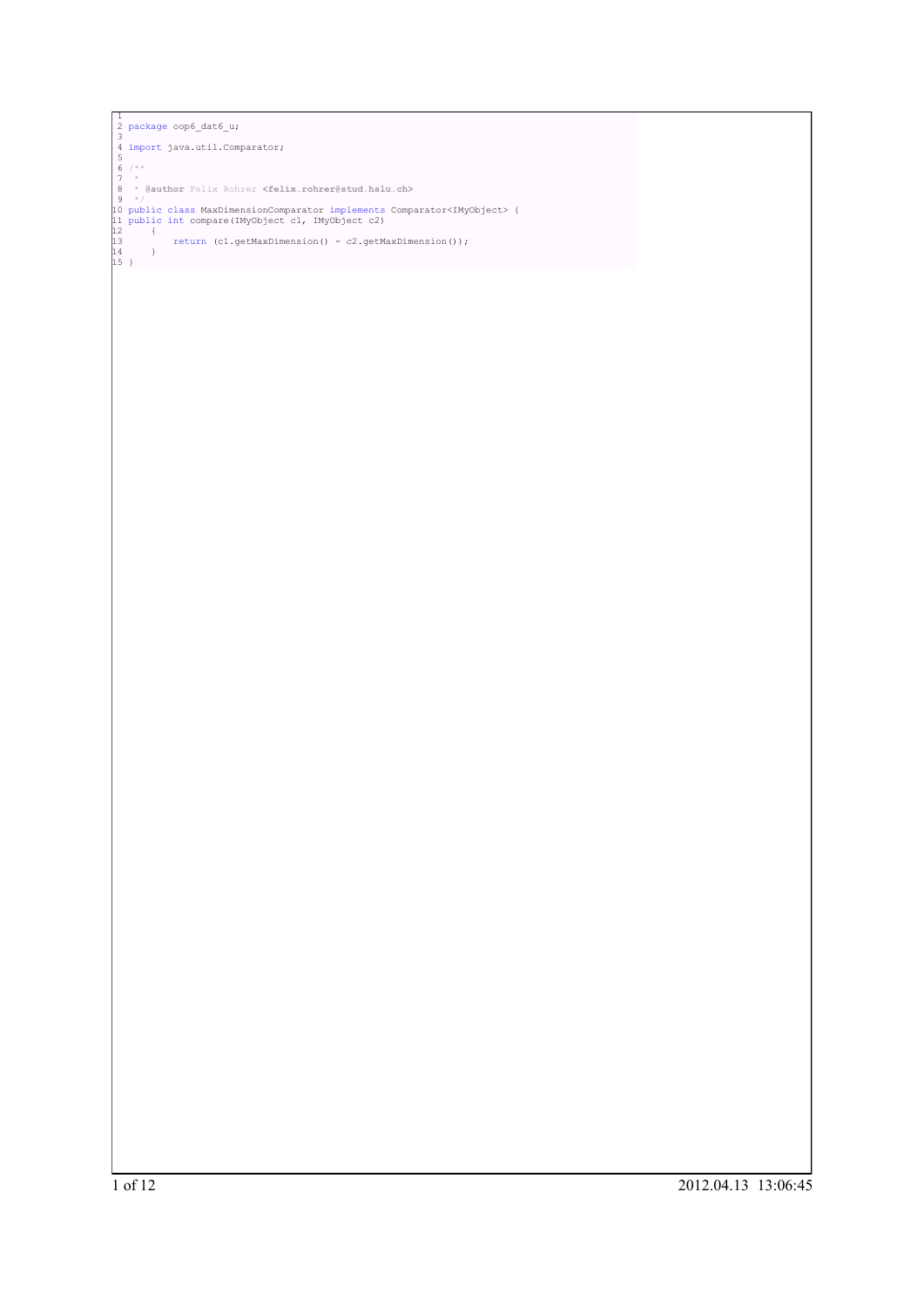```
]<br>
2 package oop6_dat6_u;<br>
3 /**<br>
4 *<br>
4 *<br>
5 * (eauthor Felix Rohrer <felix.rohrer@stud.hslu.ch><br>
5 */<br>
7 public interface IMyObject<br>
8 {<br>
10 int getVolume ();<br>
9 int getWarManension ();<br>
11 intertMaxDimension ();<br>
13 s
```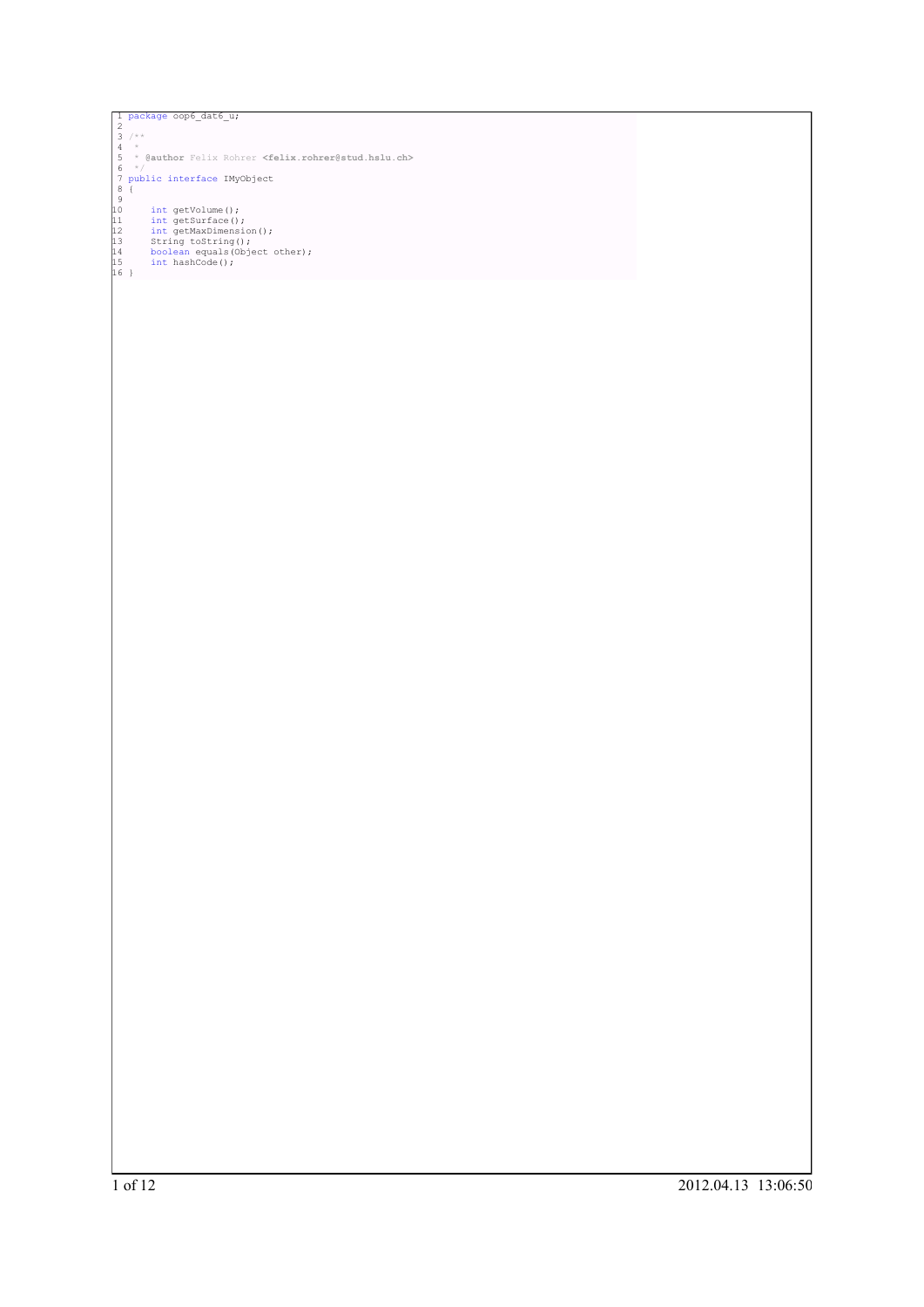```
1 package oop6_dat6_u;
2
```

```
\frac{3}{4} /**
  4 *
5 * @author Felix Rohrer <felix.rohrer@stud.hslu.ch>
  6 +7 public class Cylinder implements Comparable<IMyObject>, IMyObject
 8 {
1010 private int number; //Nummer des Zylinders<br>11 private int s1; //Durchmesser<br>12 private int s2; //Höhe
 11 private int s1; //Durchmesser
12 private int s2; //Höhe
 13
          public Cylinder(int no, int a, int b)
 15 {
                this.number = no;17 this.s1 = a;<br>18 this.s2 = b;
 19 }
20
          722 * Berechnet das Volumen
23 * @return Volumen
\begin{array}{l} 21 \\ 22 \\ 23 \\ 24 \\ 25 \end{array}public int getVolume()
 26 {
          return (s1 * s1 * (int) Math.PI * s2);
 28 }
29
          7 * 331 * Berechnet die Oberfläche des Kubus
32 * @return Oberfläche
 33 * /public int getSurface()
 35 {
          return (2 * (int) Math.PI * s1 * (s1 + s2));
 37 }
38
 39 /**<br>40 * Liefert die grösste Seitenlänge als Ergebnis<br>41 * @return grösse Seitenlänge<br>42 */
          public int getMaxDimension()
 44 {
               if (s1 > s2) {
                       return s1;47 } else {
48 return s2;
49 }
 50 }
51
          7**53 * String der Kugel
54 * @return Beschreibung der Kugel
 55 */
 56 @Override
57 public String toString()
 58 {
 59 /*
60 return ("---------------------------------------\n"+
61 "CYLINDER " + number + "\n" +
62 "Radius: " + s1 + "\n" +
63 "Höhe: " + s2 + "\n" +
64 "Volume = " + this.getVolume() + "\n" +
65 "Surface = " + this.getSurface()+ "\n");
66 */
 67 return ("CYLINDER " + number + " | " +<br>
68 "Radius: " + s1 + " | " +<br>
"Höhe: " + s2 + " | " +<br>
70 "Volume = " + this.getVolume() + " | " +<br>
"Surface = " + this.getSurface() + "\n");
 72 }
73
          7 * *75 * vergleichen
76 * @param other
77 * @return Kubus gleich oder nicht
 78 */
          79 @Override
          public boolean equals(Object other)
 81 {
                 if (this == other) // 1. Test auf Identität
82 ii<br>
83 {<br>
84return true;
85 }
                 if (other == null) // 2. Test auf null
\begin{matrix} 87 & \hspace{1.5cm} \{ \\ 88 & \hspace{1.5cm} \end{matrix}return false;
89 }
                 if (other.getClass() != this.getClass())// 3. Test auf Vergleichbarkeit
\begin{array}{ccc} 90 & & & 1 \\ 91 & & & 1 \end{array}return false;
92<br>93<br>94if ( ! (this.getVolume() == ((Cylinder) other).getVolume()))// 4. Vergleich relev.
Felder
95 {
 96 return false;<br>97 }
98 return true;<br>99 }
99 }
100
```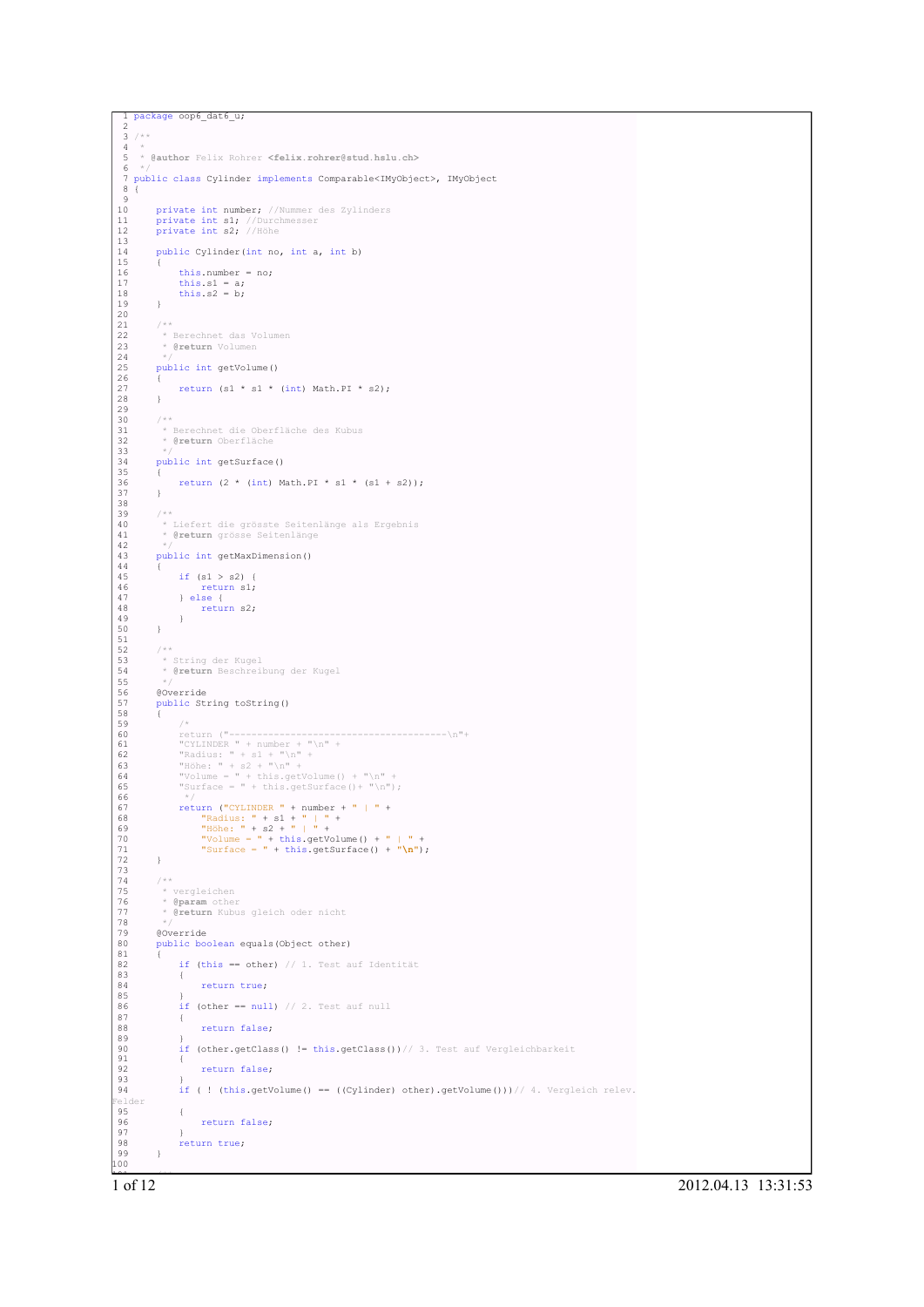```
101 /**
102 * Hash-Code wird bassierend auf der (eindeutigen) Nummer definiert
103 * @return Hash-Code
104 \times105 @Override
                public int hashCode()
107 {
               {<br>}<br>}<br>}
109 }
110
111 /**<br>112 * wird auf ihre Volumen verglichen<br>113 * @param c zum Vergleichen<br>114 * @return Differenz des Volumen<br>115 */
               public int compareTo(IMyObject c)
115<br>116<br>117{<br> 118<br> return (this.getVolume() - c.getVolume());
119 }
120
121 /**
122 * kleine "test" Methode
123 * @param args
124 */
125 public static void main(String[] args)
122<br>123<br>124<br>125<br>126<br>127
127 Cylinder y1 = new Cylinder(1, 10, 10);
128 Cylinder y2 = new Cylinder(2, 20, 10);
129 Cylinder y3 = new Cylinder(3, 30, 5);
12 /<br>12 8<br>12 9<br>13 0<br>13 1<br>13 1
131 System.out.println(y1.toString());
132 System.out.println(y2.toString());
133 System.out.println(y3.toString());
133<br>133<br>134<br>135<br>136<br>137
135 System.out.println("y1 == y2 ? : " + y1.equals(y2));<br>
136 System.out.println("y2 == y3 ? : " + y2.equals(y3));<br>
137 System.out.println("y1 > y2 ? : " + y1j.compareTo(<math>y2));<br>
138 System.out.println("y2 > y3 ? : " + y2'].compareTo(y3));
139 }
140 }
```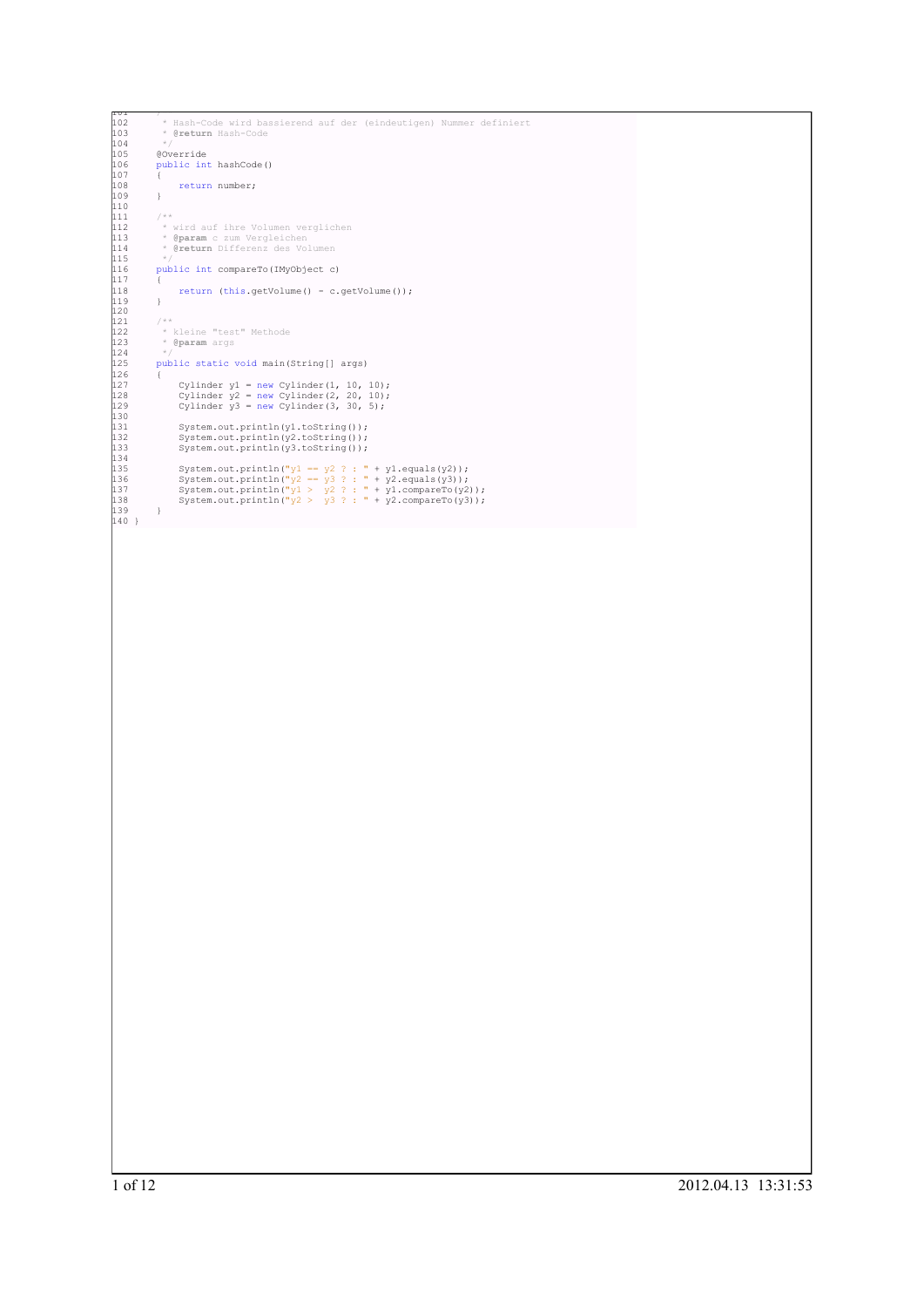```
1 package oop6_dat6_u;
2
 \frac{3}{4} /**
  4 *
5 * @author Felix Rohrer <felix.rohrer@stud.hslu.ch>
 6 +7 public class Cube implements Comparable<IMyObject>, IMyObject
 8 {
10private int number; //Nummer des Kubus
         private int s1, s2, s3; //Die 3 Seiten des Kubus
11<br>12public Cube(int no, int a, int b, int c)
13<br>14<br>15this.number = no;16 this.s1 = a;<br>17 this.s2 = b;
         this.s3 = c;
 19 }
20
         722 * Berechnet das Volumen des Kubus
23 * @return Volumen
\begin{array}{l} 21 \\ 22 \\ 23 \\ 24 \\ 25 \end{array}public int getVolume()
 26 {
         return (s1 * s2 * s3);
 28 }
29
         7 * 331 * Berechnet die Oberfläche des Kubus
32 * @return Oberfläche
 33 * /public int getSurface()
 35 {
          return (2 * (s1 * s2 + s1 * s3 + s2 * s3));37 }
38
 39 /**<br>40 * Liefert die grösste Seitenlänge als Ergebnis<br>41 * @return grösse Seitenlänge<br>42 */
         public int getMaxDimension()
 44 {
 45 int res;
46 if (s1 > s2) {
 47 if (s1 > s3) {
48 res = s1;
49 } else {
50 res = s3;
 51 }
52 } else {
53 if (s2 > s3) {
54 res = s2;
 55 } else {<br>
56 <br>
57 }
 58 }
         \intreturn res;
 60 }
61
62 /**<br>
63 *<br>
64 *
 63 * String des Kubus
64 * @return Beschreibung des Kubus
 65 */
 66 @Override
67 public String toString()
 68 {
69 /*
 70 return ("---------------------------------------\n"+
71 "CUBE " + number + "\n" +
72 "Sides: " + s1 + " " + s2 + " " + s3 + "\n" +
73 "Volume = " + this.getVolume() + "\n" +
74 "Surface = " + this.getSurface()+ "\n");
 75 */
76 return ("CUBE " + number + " | " +
77 "Sides: " + s1 + " " + s2 + " " + s3 + " | " +
78 "Volume = " + this.getVolume() + " | " +
79 "Surface = " + this.getSurface()+ "\n");
 80 }
81
 82 /**
83 * Kubus vergleichen
84 * @param other Kubus
          * @return Kubus gleich oder nicht
85<br>86<br>87<br>88
          87 @Override
          public boolean equals(Object other)
 89 {
               if (this == other) // 1. Test auf Identität
 91 {
                    return true;
 93 }
               if (other == null) // 2. Test auf null
 95 {
                    return false;
 97 }
               98 if (other.getClass() != this.getClass())// 3. Test auf Vergleichbarkeit
 99 {
              100 return false;<br>}
100<br>101
```